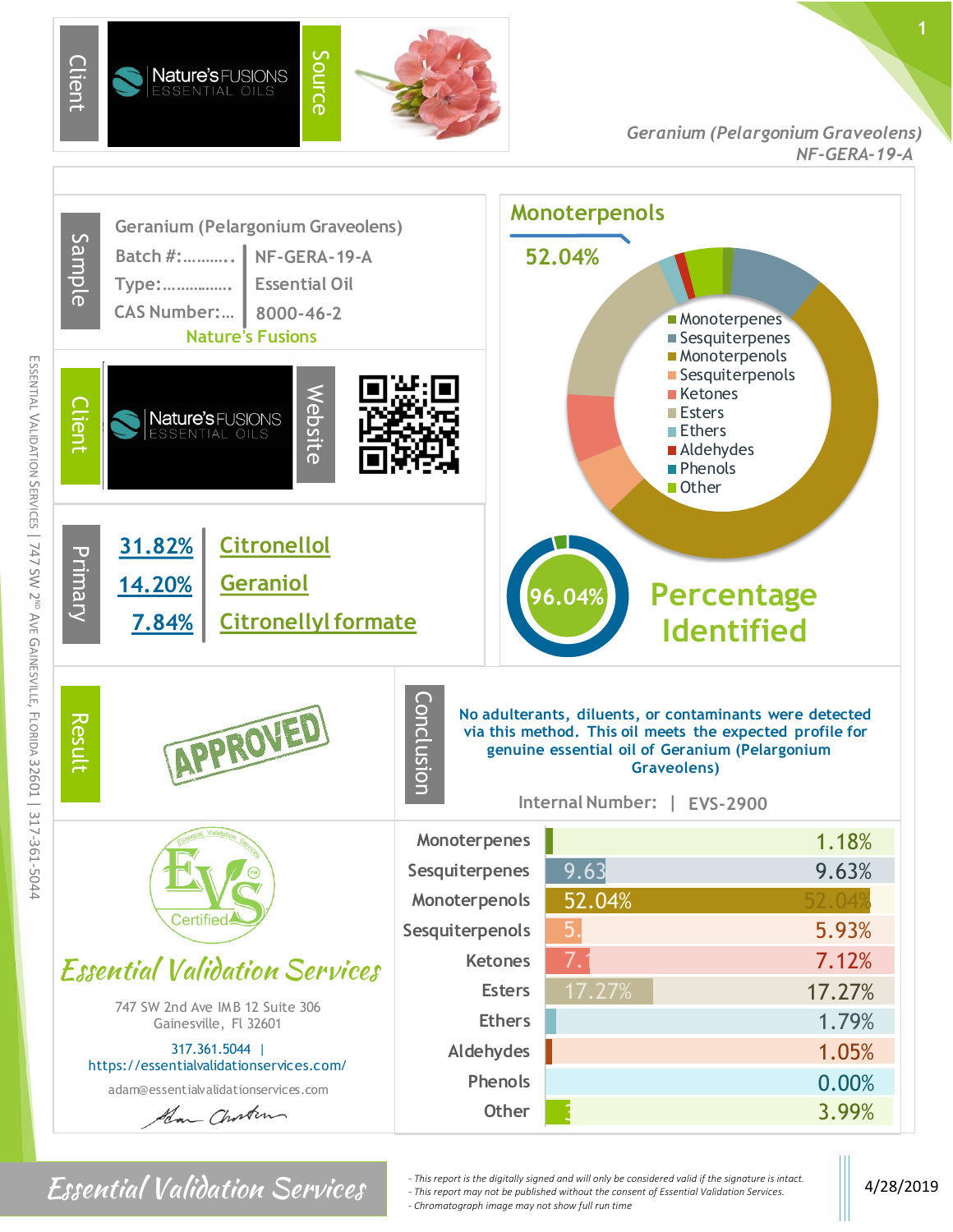



| <b>Total Percentage</b> |           | 96.04%     |                                     |                |                              |
|-------------------------|-----------|------------|-------------------------------------|----------------|------------------------------|
| <b>Number</b>           | <b>RT</b> | Area %     | <b>Compound Name</b>                | R <sub>l</sub> | <b>Chemical Family</b>       |
| 1                       | 9.33      | 0.03%      | $(Z) - 3$ -Hexenol                  | 850.00         | <b>Aliphatic Alcohol</b>     |
| $\overline{2}$          | 12.85     | 0.43%      | alpha-Pinene                        | 936.10         | Monoterpene                  |
| $\overline{3}$          | 14.45     | 0.07%      | beta-Pinene                         | 974.00         | Monoterpene                  |
| 4                       | 15.08     | 0.04%      | 6-Methyl-5-hepten-2-one             | 982.00         | Aliphatic Ketone             |
| 5                       | 15.25     | 0.16%      | Myrcene                             | 989.20         | Monoterpene                  |
| 6                       | 15.82     | 0.04%      | alpha-Phellandrene                  | 1002.00        | Monoterpene                  |
| $\overline{7}$          | 16.65     | 0.08%      | para-Cymene                         |                | 1024.30 Monoterpene          |
| 8                       | 16.84     | 0.27%      | Limonene                            | 1029.50        | Monoterpene                  |
| 9                       | 16.85     | Co-Eluting | beta-Phellandrene                   | 1030.00        | Monoterpene                  |
| 10                      | 17.20     | 0.05%      | (Z)-beta-Ocimene                    | 1037.80        | Monoterpene                  |
| 11                      | 17.63     | 0.08%      | (E)-beta-Ocimene                    |                | 1047.70 Monoterpene          |
| 12                      | 18.64     | 0.30%      | cis-Linalool oxide (5) (furanoid)   | 1075.10        | Monoterpenol                 |
| 13                      | 19.29     | 0.19%      | trans-Linalool oxide (5) (furanoid) | 1092.20        | Monoterpenol                 |
| 14                      | 19.75     | 4.81%      | Linalool                            | 1099.00        | Monoterpenol                 |
| 15                      | 19.93     | 0.06%      | 6-Methyl-3,5-heptadien-2-one        |                | 1105.00 Monoterpene Ketone   |
| 16                      | 20.18     | 1.09%      | cis-Rose oxide                      | 1110.00        | Monoterpene Ether            |
| 17                      | 20.85     | 0.46%      | trans-Rose oxide                    | 1127.33        | <b>Monoterpene Ether</b>     |
| 18                      | 21.58     | 0.08%      | Isopulegol                          | 1151.25        | Monoterpenol                 |
| 19                      | 21.90     | 2.37%      | Menthone                            |                | 1155.00 Monoterpene Ketone   |
| 20                      | 22.32     | 4.65%      | Isomenthone                         |                | 1164.33 Monoterpene Ketone   |
| 21                      | 22.80     | 0.10%      | Terpinen-4-ol                       | 1180.57        | Monoterpenol                 |
| 22                      | 23.03     | 0.15%      | Isomenthol                          | 1183.75        | Monoterpenol                 |
| 23                      | 23.29     | 0.39%      | alpha-Terpineol                     | 1191.71        | Monoterpenol                 |
| 24                      | 24.74     | 31.82%     | Citronellol                         | 1229.25        | Monoterpenol                 |
| 25                      | 25.10     | 0.43%      | <b>Neral</b>                        |                | 1246.57 Monoterpene Aldehyde |
| 26                      | 25.65     | 14.20%     | Geraniol                            |                | 1255.29 Monoterpenol         |
| 27                      | 26.13     | 0.62%      | Geranial                            |                | 1272.00 Monoterpene Aldehyde |
| 28                      | 26.30     | 7.84%      | Citronellyl formate                 | 1279.00        | Monoterpene Ester            |
| 29                      | 26.49     | 0.08%      | Neryl formate                       | 1280.50        | Monoterpene Ester            |
| 30                      | 27.21     | 3.15%      | Geranyl formate                     | 1304.35        | Monoterpene Ester            |
| 31                      | 28.88     | 0.39%      | <b>Citronellyl acetate</b>          | 1357.83        | Monoterpene Ester            |
| 32                      | 28.95     | 0.14%      | alpha-Ylangene                      | 1371.33        | Sesquiterpene                |
| 33                      | 29.00     | 0.06%      | alpha-Cubebene                      | 1355.71        | Sesquiterpene                |
| 34                      | 29.88     | 0.97%      | alpha-Copaene                       | 1379.00        | Sesquiterpene                |
| 35                      | 30.22     | 1.01%      | beta-Bourbonene                     |                | 1388.70 Sesquiterpene        |

Client